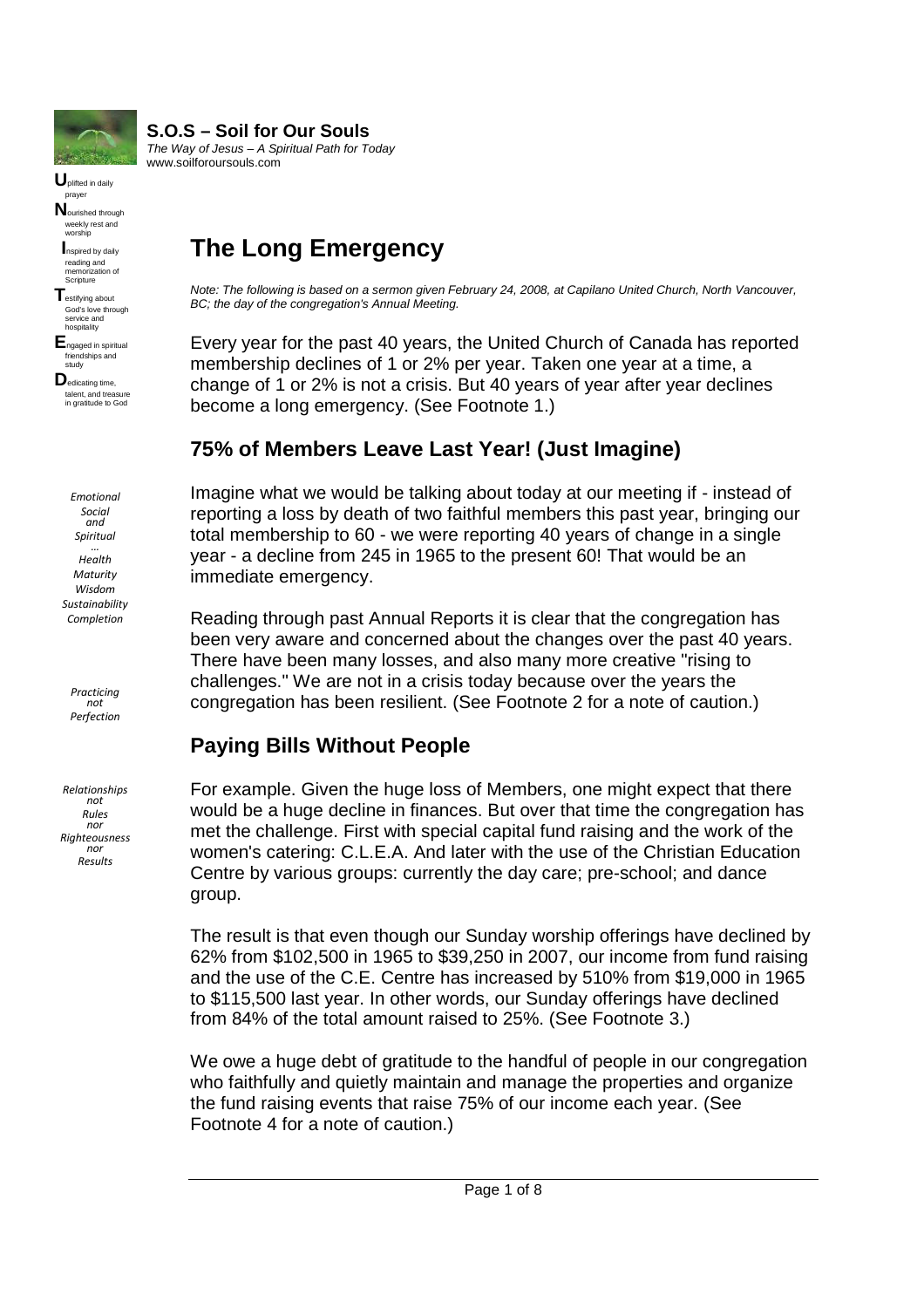So here we are once again. The Church, C.E. Centre and manse have once again had some significant capital improvements done this year: the Church entrance and outside stair covering were re-roofed as was the manse; the elevator was completed; and 3 new furnaces were installed in the C.E. Centre. Everything is fully paid for and we still have a surplus of almost \$22,000 in the bank. Not bad. In fact, way better than that.

## **Spiritual But Definitely Not Religious**

And yet, on Thursday night I had a troubling dream about our congregation. The dream began with a memory of the successful family Valentine's Dance that we held for our community. It was well attended. And there were many families that we normally do not see who were there having fun together. It was great to see them enjoying themselves.

And yet, in my dream I was troubled by the question of why do we not otherwise see these families and their children on Sundays? Surveys repeatedly say that over 80% of adults still believe in God and have a spiritual life. And yet, in our part of the country, fewer than 20% actively participate in a church, synagogue, mosque, or temple. The largest, at over 30%, and fastest growing religious affiliation is, "None of the Above." People are spiritual, but they have a high distrust of religion. (See Footnote 5.)

Perhaps like the past 40 years, we too will agonize over these trends and fail to reverse them in any significant way. I must confess that I do not have a new solution to offer you today.

### **My Dreamed Conversation With God**

But as I tossed and turned in my sleep, my dream became a conversation with God. I don't normally tell others about dreams like this for fear you will think I'm going a bit more bonkers. But this is a church after all. If I can't talk with you about my dreamed conversation with God, where else can I? So I have decided to take a risk today and put aside what I had prepared in order to share my dream with you.

### **Serenity, Courage, Wisdom**

In my dream, as I turned to God with this question of connecting with our neighbours, the first thing God said to me was that I needed to get a firm perspective on the situation. The fact of the matter was that there were huge issues that were totally beyond our control or influence.



**U**plifted in daily prayer

**N**ourished through weekly rest and worship

**I**nspired by daily reading and memorization of Scripture

**T**estifying about God's love through service and hospitality

**E**ngaged in spiritual friendships and study

**D**edicating time, talent, and treasure in gratitude to God

*Emotional Social and Spiritual … Health Maturity Wisdom Sustainability Completion*

> *Practicing not Perfection*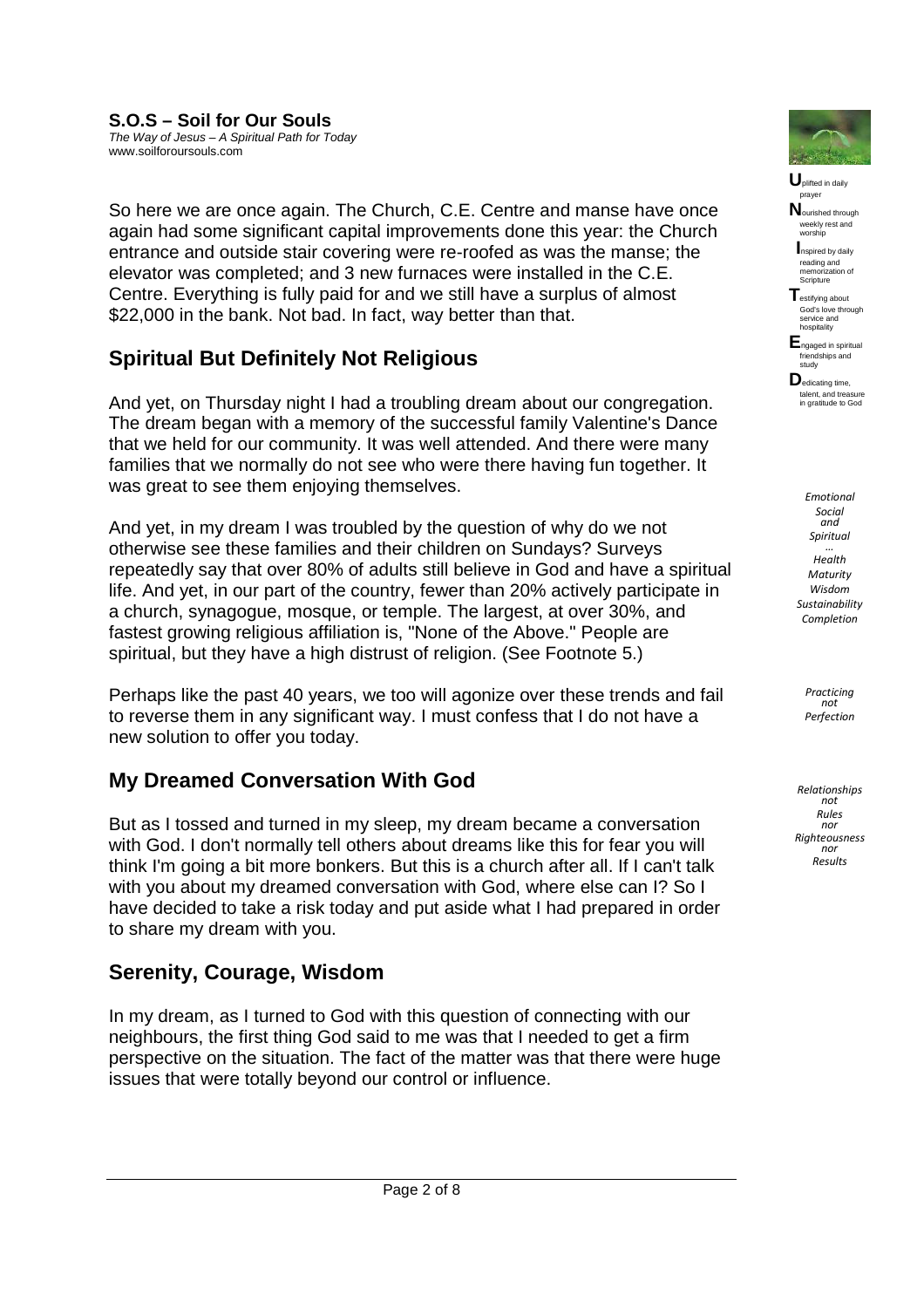

#### **S.O.S – Soil for Our Souls** *The Way of Jesus – A Spiritual Path for Today*

www.soilforoursouls.com

**U**plifted in daily prayer **N**ourished through weekly rest and

worship **I**nspired by daily reading and memorization of

**Scripture T**estifying about God's love through

service and hospitality **E**ngaged in spiritual friendships and

study **D**edicating time, talent, and treasure in gratitude to God

*Emotional Social and Spiritual … Health Maturity Wisdom Sustainability Completion*

*Practicing not Perfection*

*Relationships not Rules nor Righteousness nor Results*

For example, suppose that as well as changes in Membership we had also experienced these other changes from 1965 in one year:

- How many families in 1965 had only one person working outside the home? And that person only worked 40 hours per week - no evenings or weekends. How about today?
- How many families in 1965 had 3 or 4 or more school age or younger - children? And how many of those children played outside for hours unsupervised with any of the 20 to 40 other kids who lived on their street? How about today?
- How many families in 1965 all sat down together for supper and stayed there until everyone was finished? How about today?
- How many families in 1965 had only one TV (with only 3 or 4 channels), only one telephone (which was hard wired to the wall), and only one stereo (with speakers and no earphones)? And of course there were no cell phones, no voice mail, no email, no internet, no video games, no computers, no iPods, no DVD's. How about today?
- How many families had everyone home on Sunday, and had all day Saturday to get chores done and take a break from the week? How about today?
- In 1965, how many stores were open on Sundays? How many organized sports? How about today?

These and other broad social and economic trends have had a huge impact on church attendance. And as we know from our own experience, we have not found an effective response.

And so the first thing God taught me in my dream was a new version of the "Serenity Prayer:" (See Footnote 6.)

| God, grant me     |                          |
|-------------------|--------------------------|
| the Serenity      | to leave in your hands   |
|                   | the things that only you |
|                   | can take care of:        |
| the Courage       | to take responsibility   |
|                   | for the things that you  |
|                   | are leaving in my hands  |
|                   | to take care of; and     |
| the <b>Wisdom</b> | to know the difference.  |
|                   |                          |

As we face together the problem of the disconnect between our neighbours and our church, we will need constant and careful attention to separating what we need God to take care of, and what God is needing us to take care of. Confusing those two things is a recipe for burn out and disaster.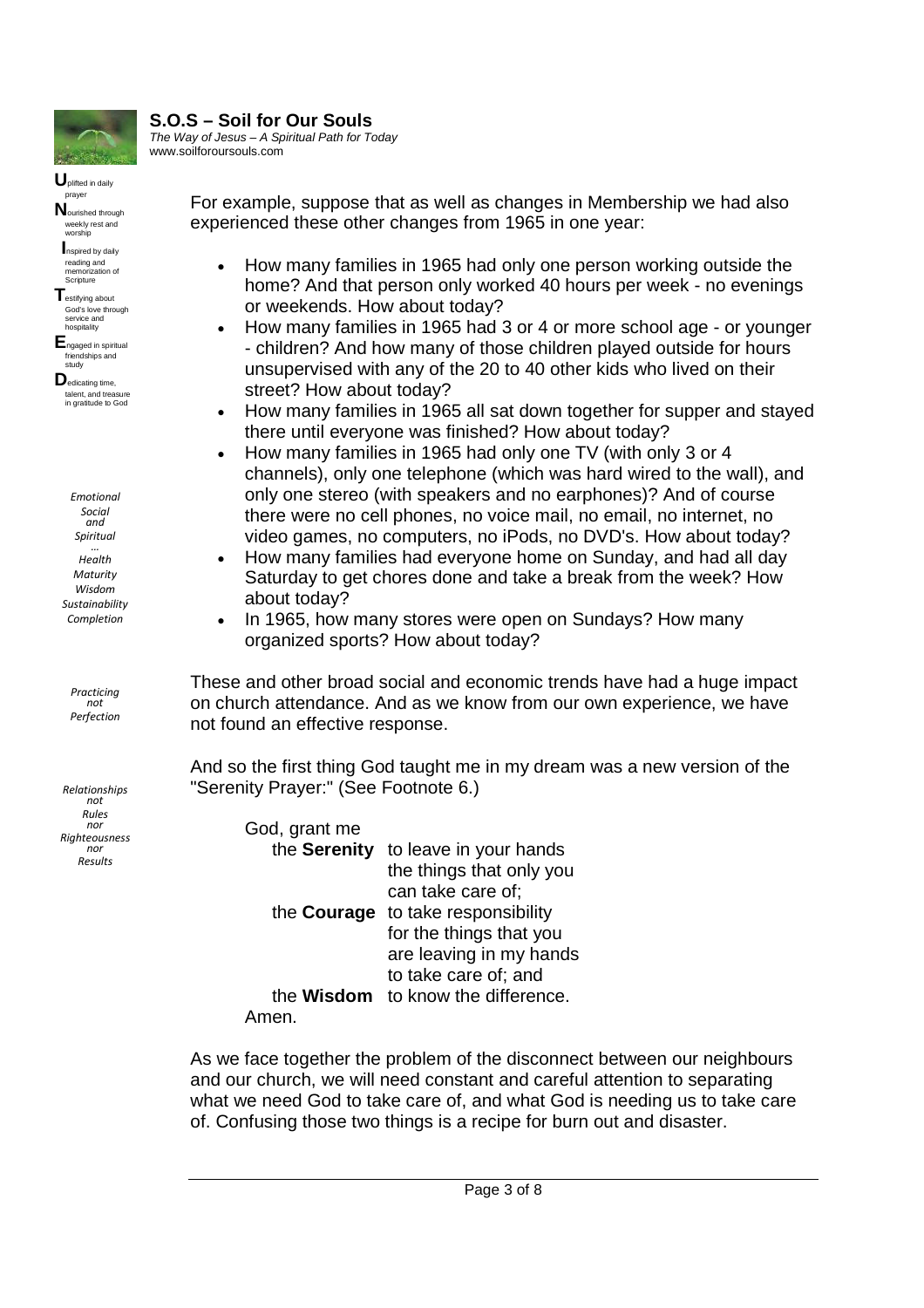### **We Are God's Plan "A." (There Is No Plan "B.")**

However, just as I was taking great comfort in this prayer - shifting all my anxieties into God's care - God then said:

I hope you have a lot of courage, David, because as you may have noticed, your church is the only church in your neighbourhood.

I need you to be my church, on my behalf, in your neighbourhood. And I do not have a backup Plan "B." You are it.

I need you to "own" your area. To take personal responsibility for the spiritual care of everyone in it. Well, not everyone, since some are already connected with some other faith group. But most are not. And I need you to be there for them on my behalf.

"Yikes," I said. "God, I do not have the foggiest idea of how to do that." And so God taught me a second prayer:

Dear God, Show me / Tell me / Touch me / Lead me / Reveal to me / Command me ... what to do and how to do it. on your behalf, so that our neighbours may have the relationship with you that you desire for them. Amen.

#### **Our Neighbours Are Not The Solution to Our Problems**

Notice a couple of things about this prayer.

First, we do not all learn or pray the same way. Some of us prefer seeing, some hearing. Some just want to get moving. Some have a strong intuition. And some just want the person who knows what is needed to order the rest of us to do it. That is why the prayer begins with 6 different options. Read them all, pick the one that you are drawn to, and use that for your prayer.

Second. Notice that the prayer does not ask to be shown what to do, and how to do it, so that our neighbours will come to church. It may indeed be the case that our neighbours will come to church. But that is not what God is asking us to pray for. God is asking that our neighbours have the relationship with God that God is desiring for them. As we think about our neighbours, we need to



**U**plifted in daily prayer

**N**ourished through weekly rest and worship

**I**nspired by daily reading and memorization of Scripture

**T**estifying about God's love through service and hospitality

**E**ngaged in spiritual friendships and study

**D**edicating time, talent, and treasure in gratitude to God

*Emotional Social and Spiritual … Health Maturity Wisdom Sustainability Completion*

> *Practicing not Perfection*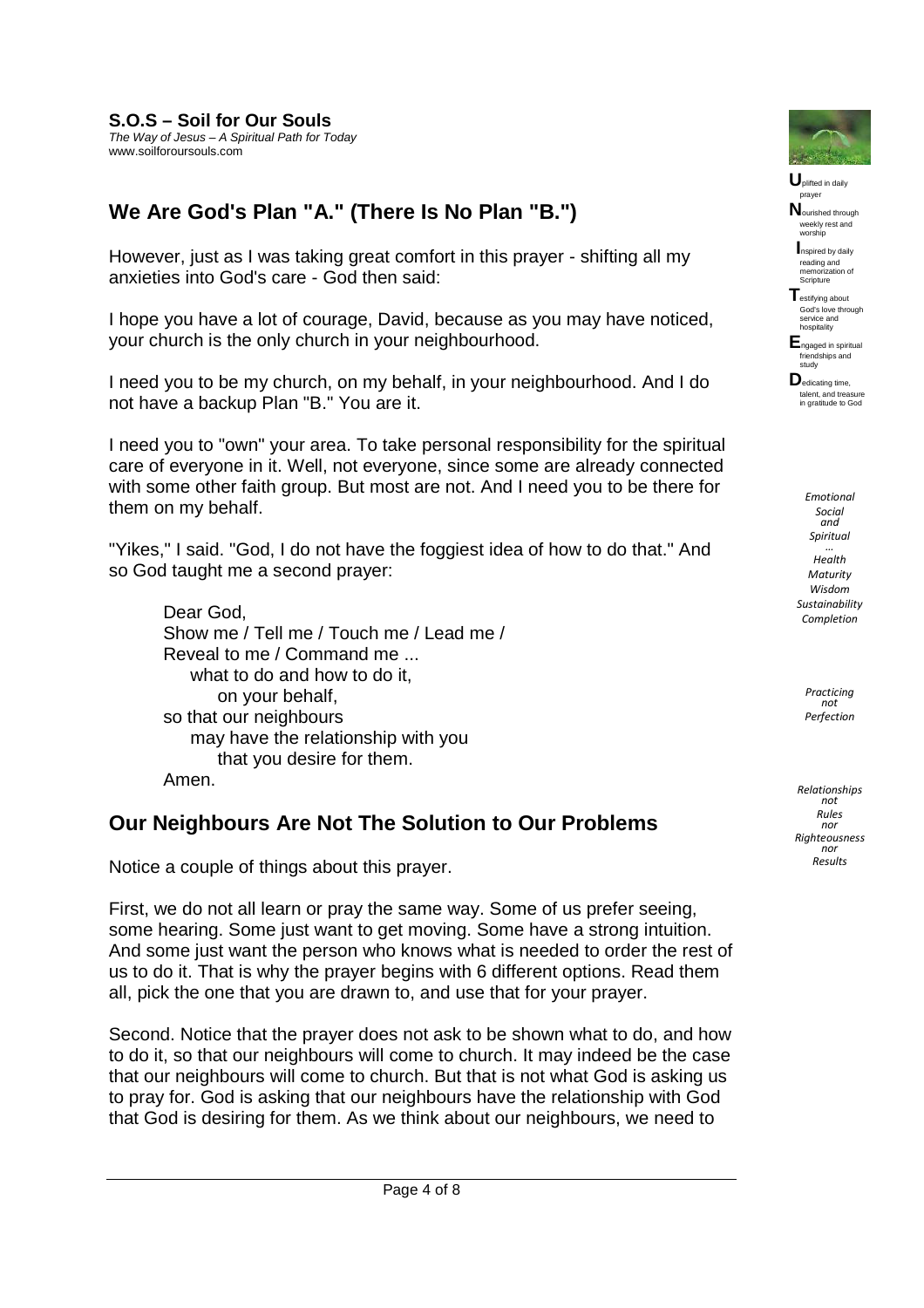

**U**plifted in daily prayer **N**ourished through weekly rest and worship **I**nspired by daily reading and memorization of **Scripture T**estifying about God's love through service and hospitality **E**ngaged in spiritual friendships and study **D**edicating time, talent, and treasure in gratitude to God

## **S.O.S – Soil for Our Souls**

*The Way of Jesus – A Spiritual Path for Today* www.soilforoursouls.com

> stop thinking of them as the solution to our problems - we need more volunteers, more money, etc., etc. - and start seeing them as God sees them: as beloved children with whom God desires a deep intimacy.

### **The Way of Jesus - A Spiritual Path For Today**

I still do not have the foggiest idea what to do or how to do it so that our neighbours might have the relationship with God that God desires for them. But I do indeed trust that there really is a God who does desire to have an intimate relationship with our neighbours. And I do have a prayer. And so I trust that God will indeed show / tell / touch / lead / reveal / command us what to do and how to do it.

But we do need to pray.

And that leads me to something that I do have a foggy idea about.

Namely, since **WE** are here in church already, why don't we spend some time deepening **OUR** relationship with God - opening ourselves more fully to have the have the relationship that God is desiring to have with us?

Turns out that for at least 1,900 years, followers of Jesus have developed 5 or 6 practices intended to help ordinary people like you and me, begin and deepen our relationship with God. They called it, **"The Way."**

- **U**plifted in daily prayer;
- Nourished through weekly rest and worship;
- **I**nspired by daily reading and memorizing of scripture;
- **T**estifying about God's love through service and hospitality;
- **E**ngaged in spiritual friendships and study;
- **D**edicating time, talent and treasure in gratitude to God. *(Thanks to Richard Bott, Saint Andrew's-Haney United Church, for the acronym: U.N.I.T.E.D.)*

Exactly what we do and how we do each of these six practices is something we'll need to explore. But that we need to do them is not.

Given the excellent shape of our property and finances, I will suggest to you and to the Board, that we re-new our efforts to deepen our own relationship with God, and take up the prayers so that we might be the church God needs us to be so that our neighbours might have the relationship that God desires them to have.

*Emotional Social and Spiritual … Health Maturity Wisdom Sustainability Completion*

*Practicing not Perfection*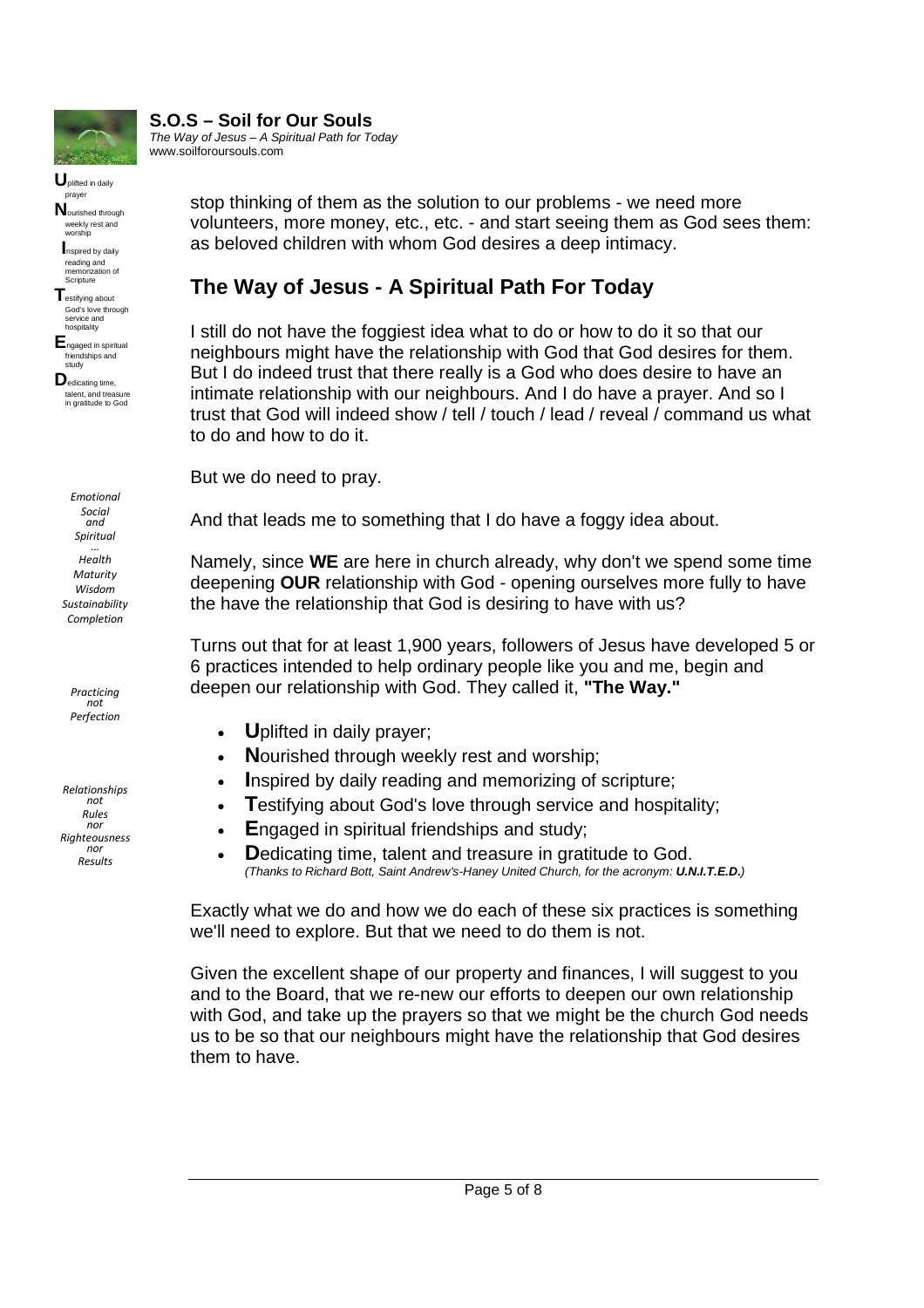#### **S.O.S – Soil for Our Souls**

*The Way of Jesus – A Spiritual Path for Today* www.soilforoursouls.com

Let us pray these two prayers together ...

#### David Ewart

www.davidewart.ca *© 2008. Permission is granted for non-profit use, provided the source is stated: "David Ewart, www.davidewart.ca."*

-------------

#### **Footnotes:**

- (1) "The Long Emergency," is the title of a 2006 book by James Howard Kunstler. His book is about oil, but I thought the title was an apt description of the United Church of Canada's past 4 decades.
- (2) The caution about the successful resilience and creativity is 5 fold:

First. The successful resilience has addressed only two of the three crucial ABC's of congregational life: **B**uilding maintenance and **C**ash. It has failed to respond to **A**ttendance.

Second. The result is that many congregations now have buildings and budgets that are way out of proportion to their actual attendance. When this happens, buildings and budgets become burdens instead of assets. They require a disproportionate amount of the congregation's volunteer time and effort. Fewer and fewer resources are available for supporting and developing attendance.

Third. Since this has been going on for 40 years, we now have two generations of leaders whose only experience has been adapting to decline. Many of these leaders have made sacrificial commitments. They have desired growth but have experienced only decline. Over time, repeated experience become habit and expectation. We have become habituated to decline and disappointment and expect it. It is our "normal." Our structures enable it. It is our familiar feeling; our comfort zone.

Changing systemic, ingrained habits and expectations is hard, painful work. The shift that is required will be experienced more like death and catastrophic disruption than like "emerging."

Four. No one intended this, but the truth is we have come to value our buildings more than we value attendance. That is, most congregations would vote to stay in their building rather than leave their building to reach new people. Everyone wants new people of course. But only within the existing building. Congregations will stay in their buildings and allow



**U**plifted in daily prayer

**N**ourished through weekly rest and worship

**I**nspired by daily reading and memorization of Scripture

**T**estifying about God's love through service and hospitality

**E**ngaged in spiritual friendships and study

**D**edicating time, talent, and treasure in gratitude to God

*Emotional Social and Spiritual … Health Maturity Wisdom Sustainability Completion*

> *Practicing not Perfection*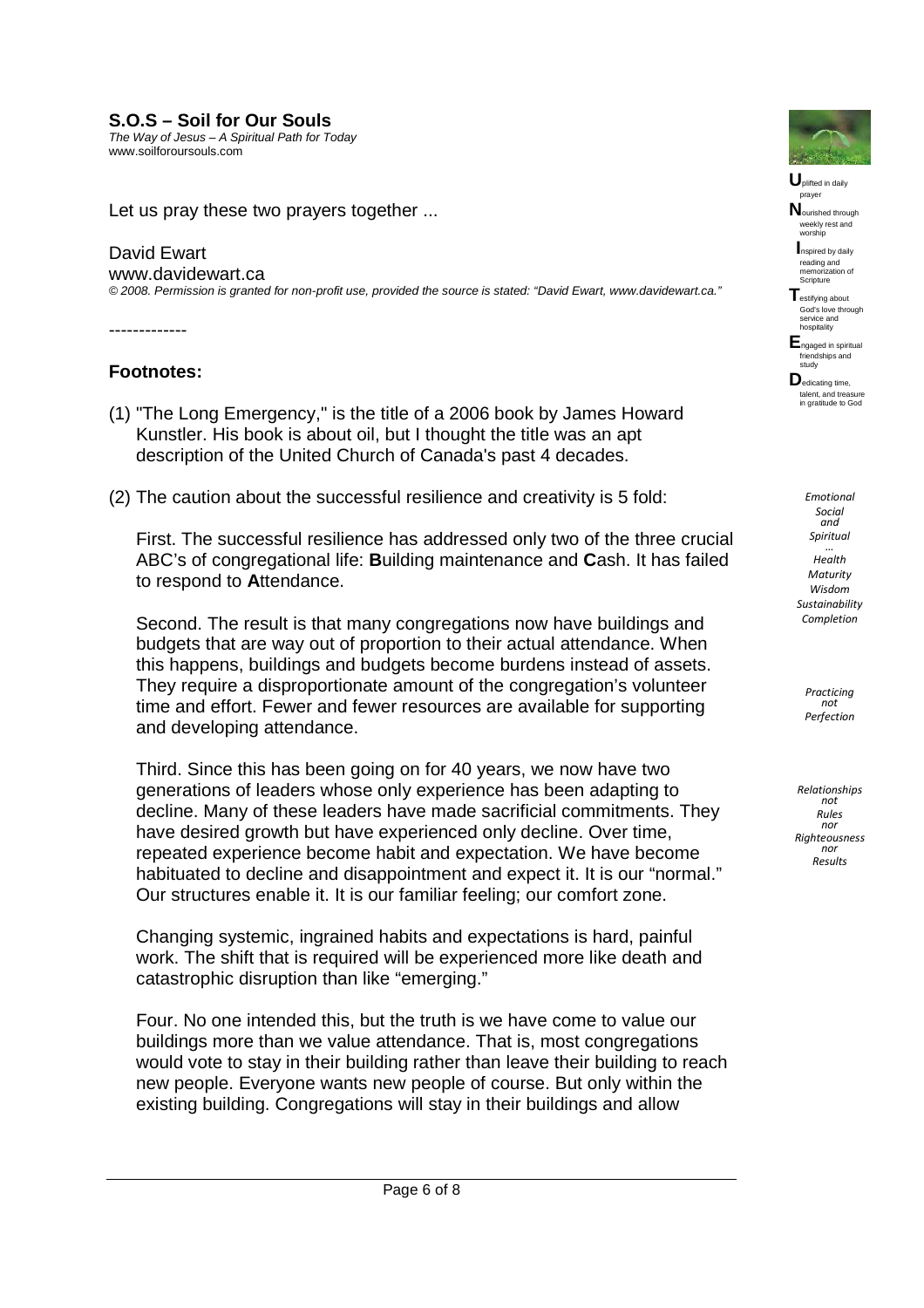

**U**plifted in daily prayer **N**ourished through weekly rest and worship **I**nspired by daily reading and memorization of Scripture **T**estifying about God's love through service and hospitality **E**ngaged in spiritual friendships and study **D**edicating time, talent, and treasure in gratitude to God

#### **S.O.S – Soil for Our Souls** *The Way of Jesus – A Spiritual Path for Today*

www.soilforoursouls.com

attendance to decline to the point of closure rather than change habits and expectations, and leave the familiar in order to risk increasing attendance.

Five. As someone who is in "paid accountable ministry," it is difficult for me to acknowledge this, but we are part of this inherited problem too. Individually, we too have only experienced decline; it is our habit and expectation and training. We too have no effective ideas, expectations or training to reach new people. And because our livelihoods (i.e. food, clothes, housing, etc.) are at stake, it is difficult for us to be real risk takers. Given this "damned if I do, damned if I don't" bind, it is no wonder so many of us are experiencing disabling stress.

(3) All dollar figures have been adjusted for inflation and are shown in 2007 values. Of the \$121,500 Total Raised in 1965, \$56,200 was spent on Capital Debt payments. The Total Raised in 2007 was \$154,800 of which \$22,600 was spent on Capital projects.

For the national United Church of Canada the data are: Membership was 1,064,000 in 1965 and 558,000 in 2006, a decline of 48%. And roughly speaking, the Sunday offerings have declined by 16% from \$330,460,000 in 1965 to \$277,044,000 in 2006; while property and investment income, sales, and fund raising have increased by 266% from \$30,556,000 in 1965 to \$111,822,000.

(4) The caution in the good news about the success of fund raising and property income is 3 fold.

First. The burden of this work often falls to a handful of people. The majority of us are not aware of how much time, effort, inconvenience, and practical knowledge and skills are required to manage and repair property. Who will take their place when they are ready to step down? This question reveals the fragile financial context for many congregations. Fewer and fewer people have these skills and knowledge or the willingness to spend their time doing these jobs. Imagine what would happen if next year, everyone who now looks after property stopped doing that.

Second. Congregations do not exist to rent space. As needful as this ministry is to those who use our space, and as crucial to our financial health as the income is, the fact is that property and finances are to serve the purposes of being a church, and not the other way round. However, when the congregation becomes so dependent on this income that its very existence is threatened without it, it is very natural for the leaders to devote their time and energy - and shape their decisions - around property and finance concerns and have little imagination, energy, or zeal for the actual purposes of the congregation. Indeed, it is not unusual for

*Emotional Social and Spiritual … Health Maturity Wisdom Sustainability Completion*

*Practicing not Perfection*